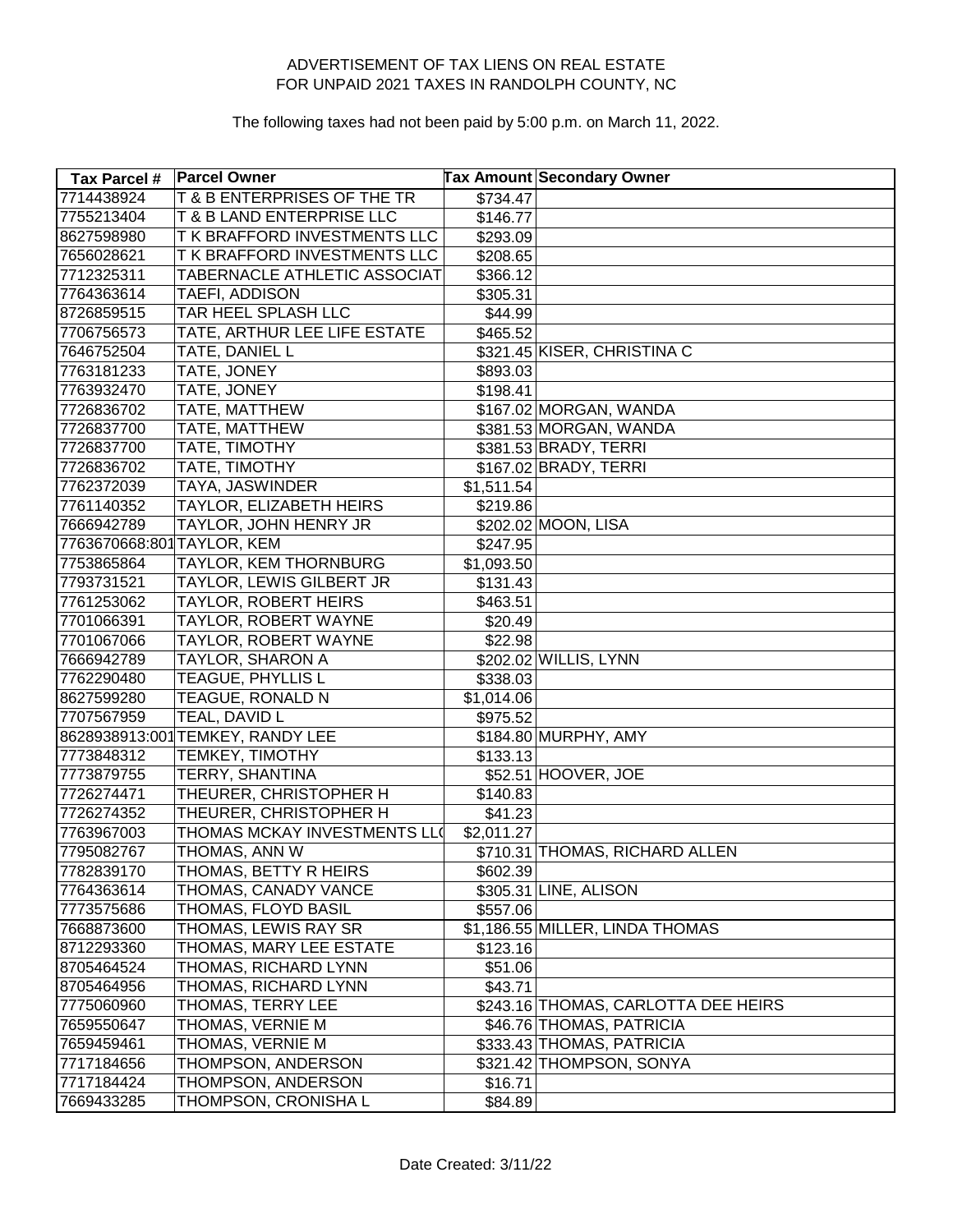| Tax Parcel # | <b>Parcel Owner</b>          |             | <b>Tax Amount Secondary Owner</b> |
|--------------|------------------------------|-------------|-----------------------------------|
| 7694453355   | <b>THOMPSON, ERNEST</b>      | \$133.92    |                                   |
| 6797931434   | THOMPSON, JACK T             |             | \$216.59 THOMPSON, BESSIE         |
| 7772934358   | THOMPSON, JEFFREY WAYNE      | \$544.10    |                                   |
| 7606732515   | THOMPSON, MICHAEL SHAWN      |             | \$363.36 THOMPSON, MICHELE LYNN   |
| 6694690035   | THOMPSON, RUBY               | \$72.84     |                                   |
| 7722399404   | THOMPSON, RUBY ANN DOUGAN H  | \$394.57    |                                   |
| 6796581347   | THOMPSON, S HAROLD           |             | \$1,243.26 THOMPSON, DONNIE RAY   |
| 7720610534   | THORNBURG, KIRT LEE          | \$876.57    |                                   |
| 7777817200   | THORNTON, SHARON HOCKETT     | \$351.24]   |                                   |
| 6796988427   | THREATT, JILL M              | \$287.29    |                                   |
| 8713228325   | TINNIN, ALFORD W             |             | \$485.01 TINNIN, DEBORAH H        |
| 8713315323   | TINNIN, KORBY BROWN          |             | \$221.36 BROWN, CLIFFORD D        |
| 8712294048   | TINNIN, WILLIE D             |             | \$130.08 ALSTON, HAZEL C          |
| 7798704847   | TITH, BEARY                  | \$69.16     |                                   |
| 7795684223   | TITH, SOPEN                  | \$222.83    |                                   |
| 7795687374   | TITH, SOPEN                  | \$113.31    |                                   |
| 6795481604   | TODD, ALFORD JOSE            | \$280.24    |                                   |
| 6795389566   | <b>TODD, LEON B</b>          |             | \$137.40 TODD, RACHEL H           |
| 7707780973   | <b>TOLBERT, MICHAEL D</b>    |             | \$1,446.39 TOLBERT, STEPHANIE A   |
| 7727844327   | <b>TOLER, CORNELIUS LEE</b>  | \$258.10    |                                   |
| 7726481090   | TOMLIN, GERRI TRUSTEE        | \$46.83     |                                   |
| 7707947418   | TOMPKINS, ROBBIN HEIRS       | \$140.61    |                                   |
| 7733868649   | TONKIN, DELMAS ROBERT SR     | \$271.93]   |                                   |
| 7766736063   | TOOMES, ELIZABETH MARGARET   | \$1,023.08  |                                   |
| 8726656461   | TORAIN, SHARON ELIZABETH     | \$608.85    |                                   |
| 8726655490   | TORAIN, SHARON ELIZABETH     | \$527.55    |                                   |
| 7761619068   | TORNIG NC LLC                | \$17,302.26 |                                   |
| 7762745065   | TORRES, EDWIN                |             | \$2,144.64 TORRES, MYRIAM         |
| 7687284505   | TORRES, JESSICA DAWN         |             | \$817.52 TORRES, JESUS            |
| 7780204730   | <b>TORRES, NATALY</b>        | \$288.19    |                                   |
| 7618608355   | TOURDOT, TERESA G            |             | \$170.17 TOURDOT, ROGER D         |
| 8713425207   | <b>TOVAR, FILIPE</b>         | \$335.21    |                                   |
| 7618055206   | TOWLER, JENNIFER LYNN        | \$744.11    |                                   |
| 7766526997   | TRAYLOR, REX A               |             | \$181.43 TRAYLOR, JESSICA M       |
| 7707844382   | TREADAWAY, KENNETH MASON     | \$916.87    |                                   |
| 7751328740   | <b>TREXLER, ETTA C TRUST</b> | \$789.22    |                                   |
| 7618136800   | TRIA, BIENG                  |             | \$624.40 KRAJAN, CBA              |
| 7755736502   | TRIAD RE HOLDINGS LLC        | \$711.25    |                                   |
| 7761253161   | TROGDON, BARNEY JR           | \$758.64    |                                   |
| 7761350823   | TROGDON, BARNEY L REV JR     | \$20.07     |                                   |
| 7687667980   | TROGDON, BARNEY L REV JR     | \$66.57     |                                   |
| 7761148160   | TROGDON, BARNEY L REV JR     | \$905.30    |                                   |
| 7761253168   | TROGDON, BARNEY L REV JR     | \$115.55    |                                   |
| 7761254305   | TROGDON, BARNEY L JR         |             | \$1,374.40 TROGDON, PRISCILLA R   |
| 7625559856   | <b>TROGDON, BRUCE W</b>      | \$670.33]   |                                   |
| 7774199481   | TROGDON, FRANK T JR HEIRS    | \$678.44]   |                                   |
| 6696077687   | TROGDON, GENA LAFAYE         | \$507.96    |                                   |
| 7734577521   | TROGDON, LAURA E             |             | \$207.94 WILLIAMSON, BILLY H      |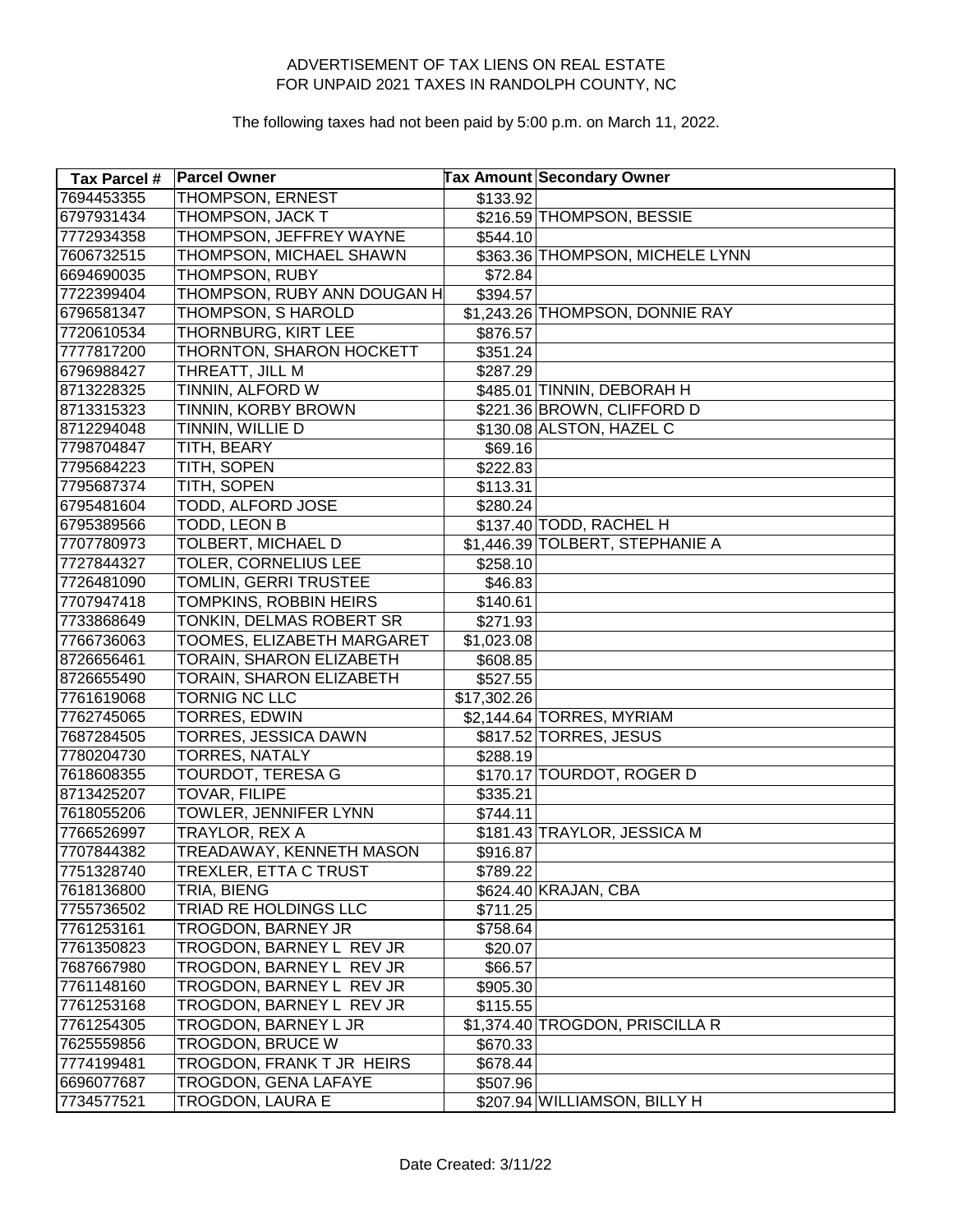| <b>Tax Parcel #</b> | <b>Parcel Owner</b>                        |            | <b>Tax Amount Secondary Owner</b>        |
|---------------------|--------------------------------------------|------------|------------------------------------------|
| 7764090240          | <b>TROGDON, MICHELLE D</b>                 | \$387.29   |                                          |
| 7638979418          | TROGDON, RUSSELL G                         |            | \$299.07 CRUTCHFIELD, ROBIN D            |
| 8737960829          | <b>TROPICAL TANNING HAIR &amp; NAIL SA</b> | \$739.59   |                                          |
| 7728804113          | <b>TROTTER FAMILY PROPERTIES LLO</b>       |            | \$204.95 TROTTER, JAMES H                |
| 7689720331          | <b>TROTTER, DANIEL</b>                     |            | \$243.57 TROTTER, DOUGLAS                |
| 7728707126          | TROTTER, JAMES H                           |            | \$905.91 TROTTER, SHEILA L               |
| 7728800030          | TROTTER, JAMES H                           | \$1,120.60 |                                          |
| 7728709285          | TROTTER, JAMES H                           | \$951.57   |                                          |
| 7727895342          | TROTTER, JAMES H                           | \$312.52   |                                          |
| 7727896795          | TROTTER, JAMES H                           | \$254.44]  |                                          |
| 6796945066          | TROXEL, BRIAN                              |            | \$1,572.21 OWENS, TAMARA                 |
| 7796638640          | TSUJI, GABRIELLE POE                       |            | \$634.05 TSUJI, ALEXANDER TOSHIYUKI      |
| 7796635655          | TSUJI, GABRIELLE POE                       |            | \$132.83 TOSHIYUKI, ALEXANDER TSUJI      |
| 7758960821          | TUCKER, JENNIFER ANN                       | \$285.29   |                                          |
| 7737021337          | TUCKER, JEREMY MICHAEL                     | \$455.02   |                                          |
| 7782823808          | <b>TUCKER, MARVIN L</b>                    |            | \$181.76 TUCKER, MELLONIE K              |
| 7782824961          | TUCKER, MELLONIE                           | \$86.58    |                                          |
| 6686972267          | <b>TUCKER, MICHAEL</b>                     | \$323.71   |                                          |
| 6697112316          | <b>TUCKER, ROBERT HARRIS</b>               | \$429.12   |                                          |
| 6697103169          | <b>TUCKER, ROBERT HARRIS</b>               | \$219.94   |                                          |
|                     | 6783752845:001 TUCKER, SHARON JOHNSON      | \$334.71   |                                          |
| 7761023932          | TUCKER, WILLIAM                            |            | \$943.53 TUCKER, ASHLEY                  |
| 7782284642          | TUMMOLO, MARCO                             | \$84.97    |                                          |
| 7782283575          | TUMMOLO, MARCO                             | \$773.79   |                                          |
| 7717114061          | <b>TURNER, BRANDON LEE</b>                 | \$1,175.98 |                                          |
| 7703783358          | TURNER, BRANDON LEE                        | \$377.92   |                                          |
| 7717112284          | TURNER, BRANDON LEE                        | \$215.26   |                                          |
| 8724330711          | TURNER, BRENDA JOYCE                       | \$225.15   |                                          |
| 7751555131          | TURNER, CANDACE                            |            | \$793.10 ALI, FATIMA Z                   |
| 7791335605          | TURNER, DOROTHY EDWARDS                    | \$883.34   |                                          |
| 8735642900          | TURNER, KRYSTLE BUTLER                     |            | \$130.64 TURNER, BRIAN R                 |
| 6795261088          | TURNER, MICHAEL D                          |            | \$165.03 TURNER, DEBRA S                 |
| 7708570147          | TURNER, SETH ALLEN                         | \$879.14   |                                          |
| 7733932692          | <b>TURNER, TRACI</b>                       | \$713.73   |                                          |
| 6790216787          | TURNER, WILLIAM STUART                     | \$216.37   |                                          |
| 7764662263          | <b>TURNIPSEED, BRENT</b>                   | \$146.77   |                                          |
| 7711601394          | TURPIN, BRADLEY CARSON                     | \$106.25   |                                          |
| 7764750953          | <b>TYSINGER, THOMAS EDDIE</b>              |            | \$2,941.43 TYSINGER, LISA W              |
| 6695436364          | TYSINGER, WILLIAM S                        |            | \$323.90 TYSINGER, WANDA S               |
| 7761151615          | TZINTZUN RAMIREZ, MIGUEL                   |            | \$1,349.06 PACHECO, MARIA GUADALUPE SOSA |
| 7761056688          | TZUN, JOSE TZIN                            |            | \$947.23 TZUN, MARIBEL TZIN              |
| 7658883866          | UGARTE, ORLANDO P                          |            | \$224.76 MEJIA, EMELIA MEJIA             |
| 7762057901          | UNDERWOOD, DARLENE RITTER                  | \$1,024.35 |                                          |
| 7774138443          | UNDERWOOD, SHELBA GEAN                     | \$206.38   |                                          |
| 7748313121          | UNITED LAND OF AMERICA                     | \$91.93    |                                          |
| 7705894418          | UNITED LAND OF AMERICA LLC                 | \$64.03    |                                          |
| 7732770802          | UNITED LAND OF AMERICA LLC                 | \$106.27   |                                          |
| 7758953312          | UNITED REAL ESTATE AQUISITIONS             | \$163.78   |                                          |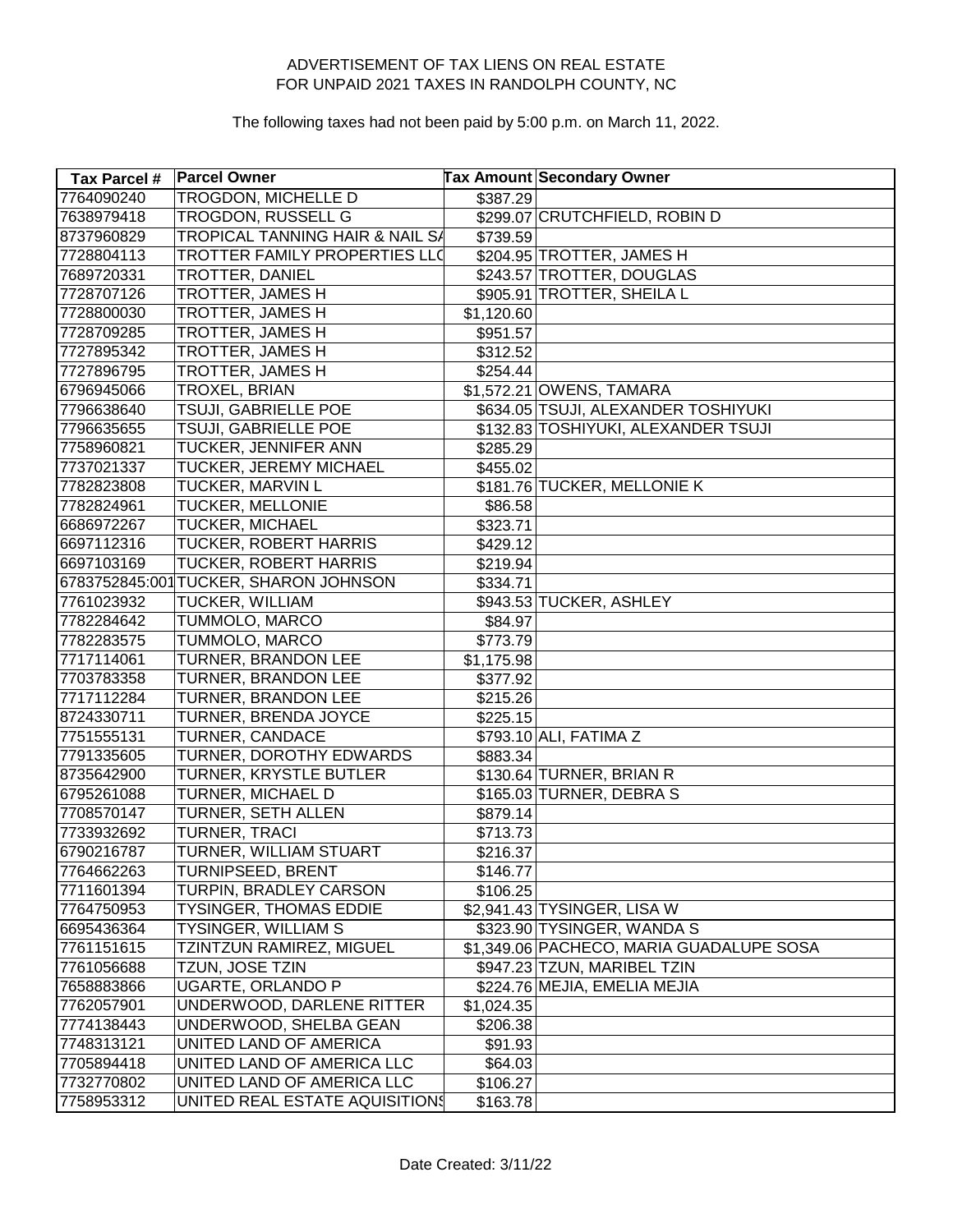| Tax Parcel # | <b>Parcel Owner</b>        | <b>Tax Amount Secondary Owner</b> |
|--------------|----------------------------|-----------------------------------|
| 8702513899   | UNKNOWN DISPUTED PROPERTY  | \$275.20                          |
| 7795433846   | UNKNOWN, DISPUTED          | \$15.21                           |
| 7742725905   | UNKNOWN, DISPUTED PROPERTY | \$326.76                          |
| 7736932023   | UNKNOWN, DISPUTED PROPERTY | \$529.87                          |
| 7754917538   | UNKNOWN, DISPUTED PROPERTY | \$15.08                           |
| 7720951240   | UNKNOWN, DISPUTED PROPERTY | \$91.12                           |
| 7703730814   | UNKNOWN, DISPUTED PROPERTY | \$141.79                          |
| 7703634905   | UNKNOWN, DISPUTED PROPERTY | \$73.47                           |
| 7703632755   | UNKNOWN, DISPUTED PROPERTY | \$18.77                           |
| 7703346250   | UNKNOWN, DISPUTED PROPERTY | \$28.85                           |
| 6792337656   | UNKNOWN, DISPUTED PROPERTY | \$50.42                           |
| 7732051390   | <b>UNKNOWN, OWNER</b>      | \$35.14                           |
| 7768504398   | UNKNOWN, OWNER             | \$17.72                           |
| 7762230733   | UNKNOWN, OWNER             | \$50.80                           |
| 7664926082   | UNKNOWN, OWNER OR OWNERS   | \$176.38                          |
| 7774767675   | UNKNOWN, OWNER OR OWNERS   | \$27.28                           |
| 7773047047   | UNKNOWN, OWNER OR OWNERS   | \$57.62                           |
| 7665678531   | UNKNOWN, OWNER OR OWNERS   | \$22.37                           |
| 7719508073   | UNKNOWN, OWNER OR OWNERS   | \$17.02                           |
| 7614417169   | UNKNOWN, OWNER OR OWNERS   | \$51.74]                          |
| 7624115319   | UNKNOWN, OWNER OR OWNERS   | \$36.17                           |
| 7719005390   | UNKNOWN, OWNER OR OWNERS   | \$30.40                           |
| 6785881069   | UNKNOWN, OWNER OR OWNERS   | \$27.07                           |
| 6786824799   | UNKNOWN, OWNER OR OWNERS   | \$47.37                           |
| 6786824634   | UNKNOWN, OWNER OR OWNERS   | \$20.92                           |
| 7674621051   | UNKNOWN, OWNER OR OWNERS   | \$19.49                           |
| 7614516231   | UNKNOWN, OWNER OR OWNERS   | \$17.46                           |
| 7709906420   | UNKNOWN, OWNER OR OWNERS   | \$18.38                           |
| 7718795982   | UNKNOWN, OWNER OR OWNERS   | \$13.60                           |
| 7751580343   | UNKNOWN, OWNER OR OWNERS   | \$19.39                           |
| 8734297305   | UNKNOWN, OWNER OR OWNERS   | \$65.67                           |
| 7737753444   | UNKNOWN, OWNER OR OWNERS   | \$61.25                           |
| 8702403473   | UNKNOWN, OWNER OR OWNERS   | \$22.67                           |
| 8702970417   | UNKNOWN, OWNER OR OWNERS   | \$13.32                           |
| 8702861136   | UNKNOWN, OWNER OR OWNERS   | \$15.80                           |
| 7712439438   | UNKNOWN, OWNER OR OWNERS   | \$30.26                           |
| 8726730948   | UNKNOWN, OWNER OR OWNERS   | \$131.46                          |
| 8726843373   | UNKNOWN, OWNER OR OWNERS   | \$182.17                          |
| 8726842372   | UNKNOWN, OWNER OR OWNERS   | \$31.88                           |
| 7706843393   | UNKNOWN, OWNER OR OWNERS   | \$224.96                          |
| 7685757802   | UNKNOWN, OWNER OR OWNERS   | \$29.27                           |
| 7755801270   | UNKNOWN, OWNER OR OWNERS   | \$38.33                           |
| 7732137425   | UNKNOWN, OWNER OR OWNERS   | \$129.84                          |
| 8726745427   | UNKNOWN, OWNER OR OWNERS   | \$243.03                          |
| 7669135828   | UNKNOWN, OWNER OR OWNERS   | \$70.82                           |
| 8735817970   | UNKNOWN, OWNER OR OWNERS   | \$95.32                           |
| 7659598897   | UNKNOWN, OWNER OR OWNERS   | \$166.47                          |
| 7629259687   | UNKNOWN, OWNER OR OWNERS   | \$17.60                           |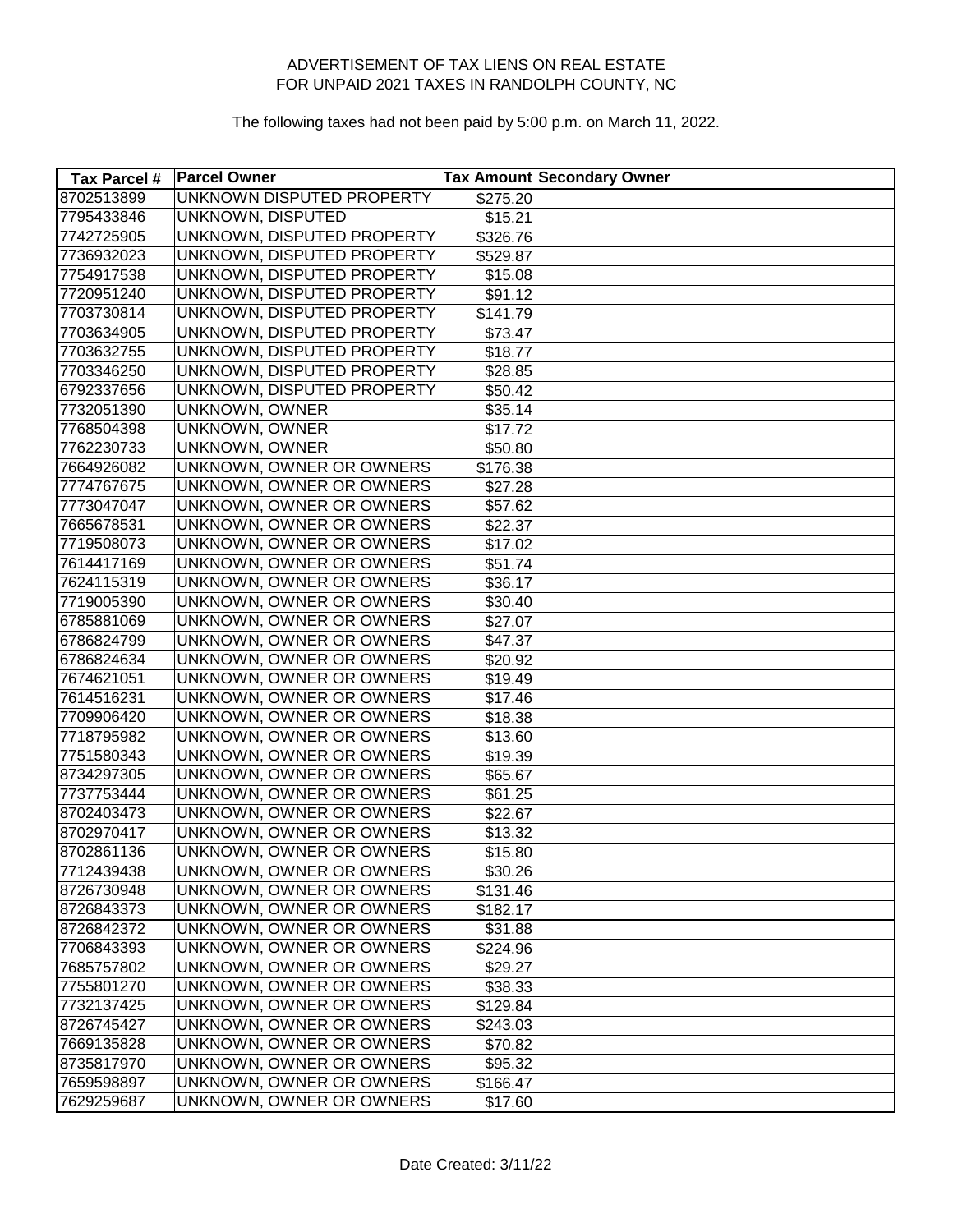| Tax Parcel # | <b>Parcel Owner</b>             |            | <b>Tax Amount Secondary Owner</b> |
|--------------|---------------------------------|------------|-----------------------------------|
| 7754494330   | UNKNOWN, OWNER OR OWNERS        | \$172.69   |                                   |
| 7756593902   | UNKNOWN, OWNER OR OWNERS        | \$65.75    |                                   |
| 7750570902   | UNKNOWN, OWNER OR OWNERS        | \$26.04    |                                   |
| 8726748208   | UNKNOWN, OWNER OR OWNERS        | \$15.93    |                                   |
| 7715281112   | UNKNOWN, OWNER OR OWNERS        | \$36.51    |                                   |
| 8706048547   | UNKNOWN, OWNER OR OWNERS        | \$48.75    |                                   |
| 7761253067   | UNKNOWN, OWNER OR OWNERS        | \$29.03    |                                   |
| 7761257082   | UNKNOWN, OWNER OR OWNERS        | \$33.05    |                                   |
| 7754596041   | UNKNOWN, OWNER OR OWNERS        | \$92.97    |                                   |
| 7763836605   | UNKNOWN, OWNER OR OWNERS        | \$38.54    |                                   |
| 6793568637   | UNKNOWN, OWNER OR OWNERS        | \$44.40    |                                   |
| 7708996018   | UNKNOWN, OWNER OR OWNERS        | \$20.35    |                                   |
| 7708993011   | <b>UNKNOWN, OWNER OR OWNERS</b> | \$32.84    |                                   |
| 7760077244   | UNKNOWN, OWNER OR OWNERS        | \$17.09    |                                   |
| 7765221622   | UNKNOWN, OWNER OR OWNERS        | \$20.68    |                                   |
| 7765365079   | <b>UNKNOWN, OWNER OR OWNERS</b> | \$16.89    |                                   |
| 8736341846   | UNKNOWN, OWNER OR OWNERS        | \$25.81    |                                   |
| 7703948083   | UNKNOWN, OWNER OR OWNERS        | \$39.39    |                                   |
| 7760291631   | UNKNOWN, OWNER OR OWNERS        | \$58.11    |                                   |
| 7718854000   | UNKNOWN, OWNER OR OWNERS        | \$13.34    |                                   |
| 8714024966   | <b>UNKNOWN, OWNER OR OWNERS</b> | \$50.26    |                                   |
| 8713524069   | UNKNOWN, OWNER OR OWNERS        | \$43.39    |                                   |
| 8712075420   | UNKNOWN, OWNER OR OWNERS        | \$28.58    |                                   |
| 8712065932   | UNKNOWN, OWNER OR OWNERS        | \$65.15    |                                   |
| 8712087045   | UNKNOWN, OWNER OR OWNERS        | \$124.32   |                                   |
| 8702560053   | UNKNOWN, OWNER OR OWNERS        | \$37.00    |                                   |
| 7792666037   | UNKNOWN, OWNER OR OWNERS        | \$13.66    |                                   |
| 8702420654   | UNKNOWN, OWNER OR OWNERS        | \$86.70    |                                   |
| 7669035720   | UNKNOWN, OWNER OR OWNERS        | \$16.68    |                                   |
| 8734752613   | UNRECORDED OWNER                | \$20.54    |                                   |
| 8712196074   | UNRECORDED OWNER                | \$14.04    |                                   |
| 7708631687   | UNRECORDED OWNER                | \$33.97    |                                   |
| 7758865238   | UNRECORDED OWNER                | \$24.37    |                                   |
| 8702977584   | UNRECORDED OWNER                | \$178.07   |                                   |
| 6795670456   | VANCE, JAMES E                  |            | \$831.91 VANCE, JULIE             |
| 7751424329   | VANHOY, RYAN ADAM               | \$14.69    |                                   |
| 7703848114   | VARGAS, JUAN                    |            | \$177.42 ORTIZ, ALMA DELIA        |
| 7703940316   | VARGAS, JUAN                    |            | \$520.26 ORTIZ, ALMA DELIA        |
| 7703940394   | VARGAS, JUAN                    | \$133.50   |                                   |
| 7754917907   | VARGAS, ROGELIO TINOCO          |            | \$1,739.07 LEON TINOCO, GEOVANI   |
| 7774226037   | <b>VARNER, GARY ROGER</b>       | \$134.61   |                                   |
| 7761293806   | VASQUEZ, JORGE R                |            | \$845.67 NUNEZ, LORENSA           |
| 7751567443   | VAUGHN, JAMIE ALLEN             | \$1,037.29 |                                   |
| 7708035416   | VAUGHN, LINDA J                 | \$300.21   |                                   |
| 6798561757   | VAZQUEZ, JORGE ARMANDO ALME     |            | \$740.28 VAZQUEZ, ROSE MARIE      |
| 7722321207   | VAZQUEZ, TONYA MICHELLE         | \$237.93   |                                   |
| 7766337983   | VENABLE, DOROTHY BISHOP LIFE E  | \$794.23   |                                   |
| 7740689023   | VESTAL, JOHN JR ESTATE          | \$1,091.12 |                                   |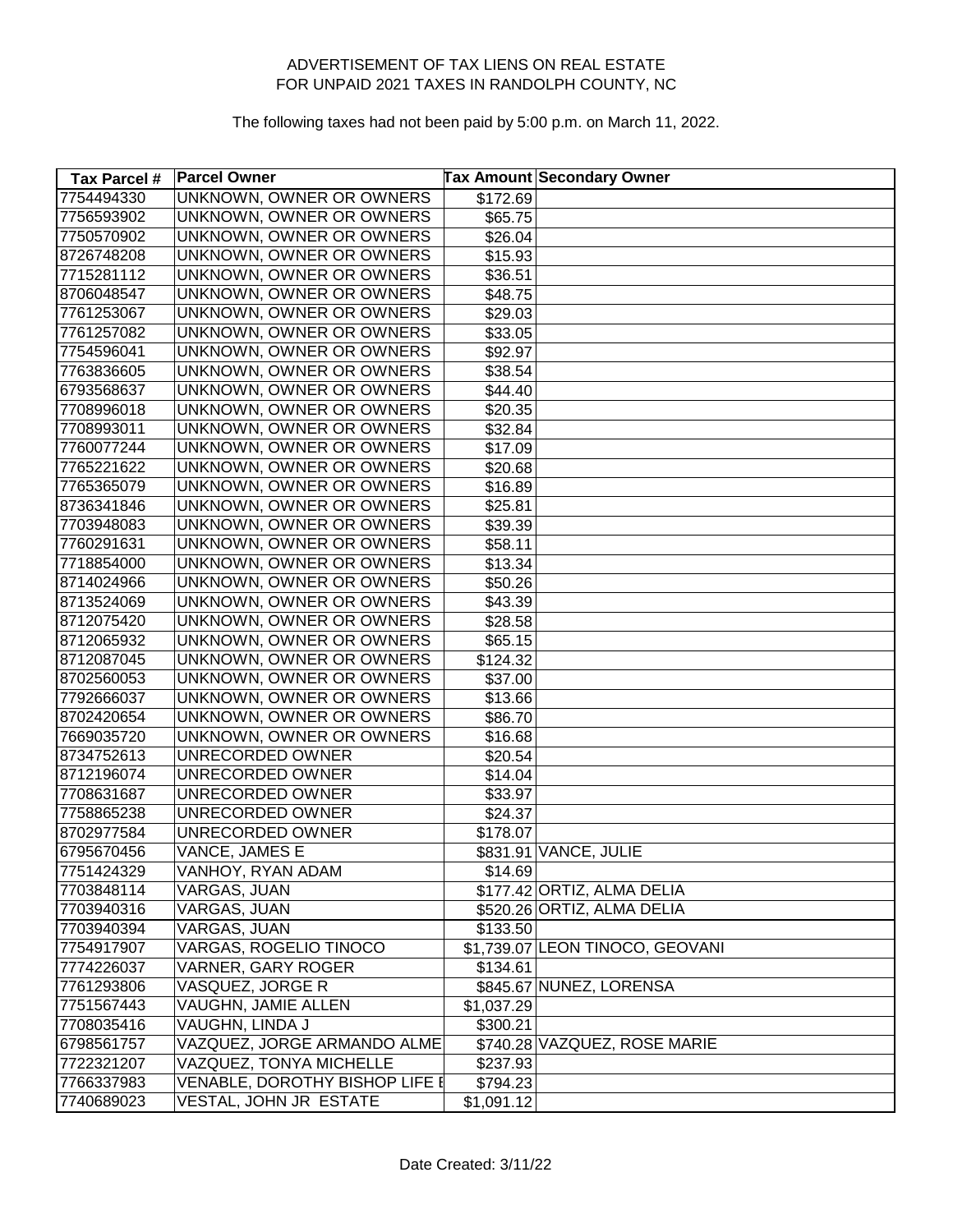| <b>Tax Parcel #</b> | <b>Parcel Owner</b>                  |            | <b>Tax Amount Secondary Owner</b>          |
|---------------------|--------------------------------------|------------|--------------------------------------------|
| 7740772931          | VESTAL, JOHN JR ESTATE               | \$88.44    |                                            |
| 7740771942          | VESTAL, JOHN JR ESTATE               | \$1,642.06 |                                            |
| 7765422635          | VESTAL, SANDRA GAIL                  | \$1,198.03 |                                            |
| 7718654919          | VILLA, JAVIER PADILLA                | \$7,005.75 |                                            |
| 7655952254          | <b>VILLAFANA, JORGE R</b>            |            | \$494.78 VILLAFANA, JULIA O                |
| 7761355236          | VILLASENOR, ELIZANDRO                | \$701.19   |                                            |
| 8704104200          | <b>VOISINE, JAMIE</b>                |            | \$676.90 KRACH, RACHEL                     |
| 7618226829          | VOLIVA, TIMOTHY A                    | \$617.74   |                                            |
| 7675186954          | <b>VONCANNON, DAVID</b>              |            | \$675.68 VONCANNON, PATRICIA               |
| 7675184755          | VONCANNON, DAVID                     | \$126.28   |                                            |
| 7636950132          | <b>VONCANNON, LAWRENCE</b>           |            | \$207.87 VONCANNON, LINDA WEBB             |
| 7657487298          | VONCANNON, THOMAS CLAVEN             | \$264.42   |                                            |
| 7762745534          | <b>VUNCANNON, TONY R</b>             |            | \$241.79 HENLEY, PHILIP M                  |
| 7761300806          | <b>VUNCANNON, TONY R LIFE ESTATE</b> |            | \$2,247.13 VUNCANNON, BILLIE S LIFE ESTATE |
| 6798280320          | W O HOLDINGS                         | \$414.66   |                                            |
| 6795410802          | WAGNER, DAVID HUGH                   | \$285.98   |                                            |
| 7712082142          | WAGNER, JASON WENDELL                | \$82.54    |                                            |
| 7712075929          | WAGNER, JASON WENDELL                | \$364.47   |                                            |
| 7765574480          | WAGNER, JHORDAN JEANORA              |            | \$929.18 WAGNER, BRIAN KEITH               |
| 7707024342          | WAGONER, EDWARD RAY                  | \$297.93   |                                            |
| 7764022137          | WAGONER, JAMES DAVID                 | \$177.37   |                                            |
| 8737022194          | WALDEN, PAUL                         | \$13.84    |                                            |
| 7689777608          | WALKER, AUDREY EMERY                 | \$170.73   |                                            |
| 7689888600          | WALKER, AUDREY EMERY                 | \$536.40   |                                            |
| 8736822058          | WALKER, JAMES C II TRUSTEE           |            | \$1,112.88 WALKER, SHARYN L TRUSTEE        |
| 7737525569          | WALKER, JOY EDWARDS                  | \$126.77   |                                            |
| 7737525453          | WALKER, JOY EDWARDS                  | \$849.04   |                                            |
| 7765275449          | WALKER, KENNETH MICHAEL              | \$1,069.21 |                                            |
|                     | 7782212343:001 WALL, BRIAN KEITH     |            | \$73.46 WALL, JEREMY MICHAEL               |
| 7792567607          | WALL, CHARLES DOUGLAS                | \$13.74    |                                            |
| 6697160466          | WALL, CONNIE LOFLIN                  | \$1,987.81 |                                            |
| 7766567105          | WALL, INEZ H HEIRS                   | \$122.71   |                                            |
| 7751407977          | WALL, MANDY LYNN                     | \$348.02   |                                            |
| 7703644177          | <b>WALLACE, GILBERT</b>              | \$416.84   |                                            |
| 7795712551          | <b>WALLACE, KELLY SUE</b>            | \$682.51   |                                            |
| 7728633794          | WALLER, SHIRLEY ANN                  | \$191.00   |                                            |
| 7751975024          | WANSLEY, HEATH CARROLL               | \$3,284.35 |                                            |
| 6798370689          | WARD, CHARLES MARVIN JR              | \$99.18    |                                            |
| 8706860096          | WARD, WILLIAM BRANDON                |            | \$222.64 WARD, KIMBERLY ATKINS             |
| 6795296805          | WARD, WILLIAM WATUS                  | \$155.03   |                                            |
| 7707784542          | WARDELL, MATTHEW CLARK               |            | \$882.45 WARDELL, GEORGE DANIEL            |
| 7717203688          | <b>WARREN, ALLEN SCOTT</b>           | \$36.69    |                                            |
| 7718264580          | WARREN, PAUL J                       |            | \$920.41 WARREN, CHRISTINE C               |
| 7669670525          | WASHINGTON, ELIZABETH HEIRS          | \$41.29    |                                            |
| 7703944447          | <b>WATSON, CASEY B</b>               |            | \$665.86 WATSON, TORI A                    |
| 8700187654          | <b>WATSON, EDITH L HEIRS</b>         | \$40.64]   |                                            |
| 7751564376          | WATSON, SUSAN BRADFORD               |            | \$1,510.73 WATSON, DANIEL                  |
| 7751563463          | WATSON, SUSAN BRADFORD               |            | \$120.28 WATSON, DANIEL                    |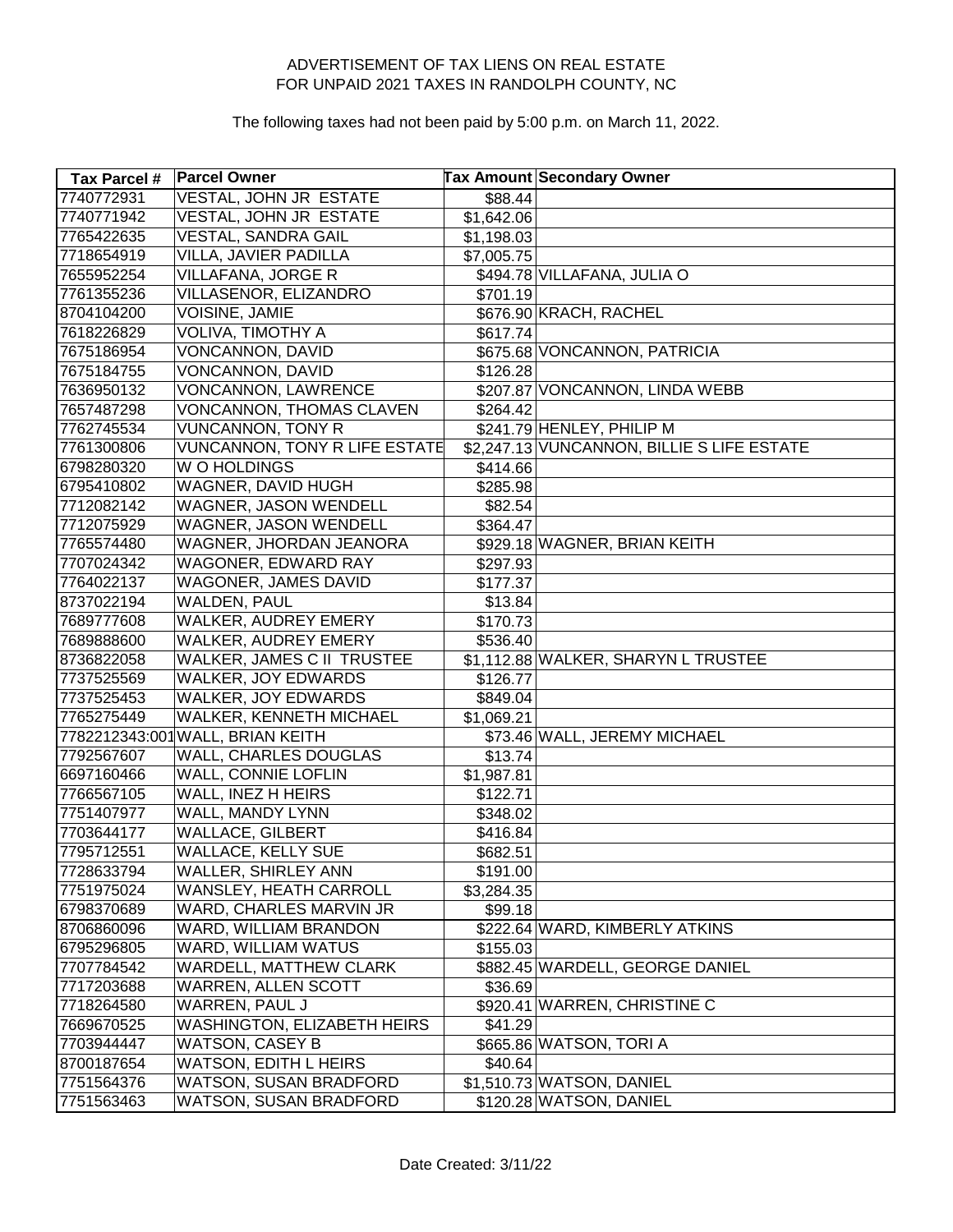| <b>Tax Parcel #</b> | <b>Parcel Owner</b>                    |            | <b>Tax Amount Secondary Owner</b>        |
|---------------------|----------------------------------------|------------|------------------------------------------|
| 7727627674          | <b>WATTS, ROGER D</b>                  |            | \$519.01 WATTS, MARGIE R                 |
| 7745519335          | WATTS, TAWAME WAUD                     | \$235.61   |                                          |
| 7745611434          | WATTS, TAWAME WAUD                     | \$57.74]   |                                          |
| 8704912568          | WAUGH, KIMBERLY REBECCA                |            | \$247.29 WAUGH, BEVERLY HOPE             |
| 8704912568          | WAUGH, NATASCHA MICHELLE               |            | \$247.29 GARDNER, STEPHANIE NICOLE WAUGH |
| 7766694587          | <b>WAUGH, TONYA S</b>                  | \$1,212.94 |                                          |
| 8702810529          | WAY, MARGARET L HEIRS                  | \$760.32   |                                          |
| 7726664212          | WAYNE CLARK CO INC                     | \$265.68   |                                          |
| 7659259514          | WAYNICK, MARGARET LUNSFORD             | \$993.73   |                                          |
| 7659354568          | WAYNICK, MARGARET LUNSFORD             | \$530.01   |                                          |
| 7609247837          | WC AND C WELDING AND FABRICA           | \$825.20   |                                          |
| 6783712163          | <b>WEAKLEY, THERESA M</b>              | \$535.42   |                                          |
| 7785742820          | <b>WEBB, BETTY STRADER</b>             |            | \$167.43 PEAKE, JENNY STRADER            |
| 7741908437          | <b>WEBSTER, JACK A</b>                 |            | \$49.30 WEBSTER, FAYE S                  |
| 7674322151          | <b>WEBSTER, RAY NORMAN</b>             |            | \$408.18 WEBSTER, KELIA DEESE            |
| 8701898753          | <b>WEBSTER, TAMMIE WARD</b>            | \$666.74   |                                          |
| 7736439139          | WEHNER, DAVID                          | \$615.09   |                                          |
| 7765469147          | <b>WEISS, LOLA G HEIRS</b>             | \$1,344.44 |                                          |
|                     | 7718555656:104 WELBORN, SANDRA WALLACE | \$669.45   |                                          |
| 8606584420          | <b>WELBORN, STEVEN A</b>               |            | \$774.26 DAVIS, MISTY DAWN               |
| 7736998461          | <b>WELCH, RONALD LEE HEIRS</b>         | \$746.78   |                                          |
| 7726362396          | <b>WELCH, THOMAS GERALD</b>            | \$32.83    |                                          |
| 7737737829          | WELCH, ZACHARY BRANDON                 | \$264.23   |                                          |
| 7777884990          | WEST, JEFFREY H                        |            | \$402.11 WEST, RACHEL L                  |
| 7761771044          | WESTMORELAND, WILLIAM RAY              |            | \$650.82 WESTMORELAND, BELINDA MICHELLE  |
| 7796936562          | <b>WHEATLEY, BRITT ALLEN</b>           |            | \$583.72 WHEATLEY, KAREN SURRATT         |
| 7787172288          | WHITAKER, ALISA J                      | \$345.33   |                                          |
| 7787479504          | <b>WHITAKER, CHARLES A</b>             | \$76.01    |                                          |
| 8736335381          | WHITAKER, DANNY                        |            | \$163.07 HAYS, NANCY                     |
| 7740591814          | WHITAKER, TONY HILLEARY JR             | \$512.69   |                                          |
| 7751652951          | WHITBY, JOE HEIRS                      | \$104.07   |                                          |
| 7658571299          | WHITE, AREL S JR                       | \$487.76   |                                          |
| 7658479250          | WHITE, AREL S JR                       | \$62.49    |                                          |
| 8619809558          | <b>WHITE, CASSIE LEIGH</b>             |            | \$65.00 WHITE, JERALD HEATH              |
| 7787274605          | WHITE, CLAUDE                          |            | \$203.32 WHITE, REBECCA                  |
| 7708466431          | WHITE, GARNETT J                       |            | \$815.73 WHITE, VIRGINIA                 |
| 7777984052          | WHITE, HELEN VERDIE COPE HEIRS         | \$191.32   |                                          |
| 7792298289          | WHITE, MARK ANTHONY                    | \$317.62   |                                          |
| 6695880176          | WHITE, RAYMOND CALVIN III LIFE E       | \$923.64   |                                          |
| 6795296704          | WHITE, ROBERT CHARLES                  | \$152.20   |                                          |
| 6796208079          | WHITE, ROBERT CHARLES                  | \$274.26   |                                          |
| 7705881648          | WHITE, RONDA                           | \$67.39    |                                          |
| 7705881835          | WHITE, SARA ALLENE HEIRS               | \$402.47   |                                          |
| 8712298587          | WHITE, STELLA LOUISE                   | \$34.83    |                                          |
| 7742027045          | WHITE, SUSAN                           | \$25.44]   |                                          |
| 8616226044          | WHITE, TONY A                          |            | \$48.08 WHITE, VICKILE C                 |
| 8616425207          | WHITE, VICKILE C                       | \$171.69   |                                          |
| 7795669627          | WHITE, VIVIAN PARRIS                   |            | \$810.45 SPIVEY, TERESA PARRIS           |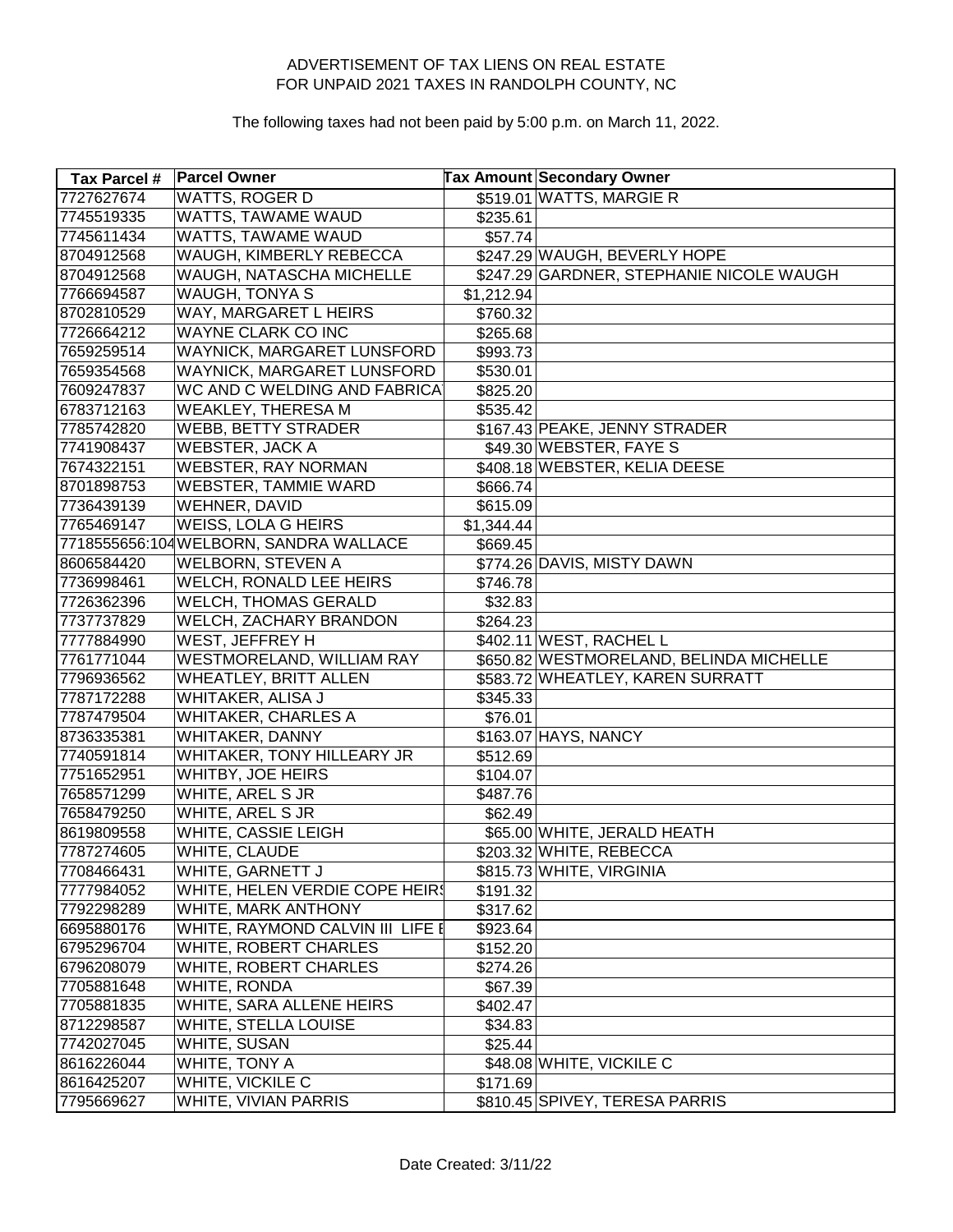| Tax Parcel # | <b>Parcel Owner</b>                    |                      | Tax Amount Secondary Owner          |
|--------------|----------------------------------------|----------------------|-------------------------------------|
| 7795761569   | <b>WHITE, VIVIAN PARRIS</b>            | $\overline{$}140.61$ |                                     |
| 7703745734   | WHITED, NINA J                         | \$520.03             |                                     |
| 7764767559   | WHITLEY, JUDSON                        |                      | \$167.02 WHITLEY, ALICIA            |
| 7726674125   | WHITLOCK, JACKIE LAVERNE               | \$291.17             |                                     |
| 8725728121   | <b>WHITT, CHARLES F</b>                | \$707.90             |                                     |
| 8725728287   | <b>WHITT, CHARLES F</b>                | \$458.22             |                                     |
| 7732084090   | WHITT, HAROLD D                        |                      | \$458.20 GAY, SHERRIE WHITT         |
| 6798392601   | WHITT, HAROLD D                        |                      | \$413.84 GAY, SHERRIE WHITT         |
| 6799404152   | WHITT, HAROLD D                        |                      | \$295.64 GAY, SHERRIE WHITT         |
| 7732083343   | WHITT, HAROLD D                        |                      | \$649.91 GAY, SHERRIE WHITT         |
| 7778651339   | WHITT, LOU ANN                         | \$267.35             |                                     |
| 7778553833   | WHITT, LOU ANN                         | \$287.93             |                                     |
| 7778554084   | <b>WHITT, LOU ANN</b>                  | \$118.00             |                                     |
| 7748313392   | WHITTINGTON, ALAN RAY                  | \$45.85              |                                     |
| 7763941609   | WICKER, DONNA HEIRS                    | \$197.56             |                                     |
| 7763943560   | <b>WICKER, DONNA HEIRS</b>             | \$182.17             |                                     |
| 7763945681   | WICKER, DONNA HEIRS                    | \$280.10             |                                     |
| 6785967634   | <b>WILBURN, JOSEPH LEE</b>             | \$336.97             |                                     |
| 8712280254   | <b>WILEY, ELLA MAE HEIRS</b>           | \$162.07             |                                     |
| 7762120763   | WILEY, JUSTIN D                        |                      | \$219.86 CHAVIS, RODRICKA S         |
| 7794384108   | WILKERSON, TOMMY L                     | \$192.05             |                                     |
| 7649451628   | WILKERSON, WILEY G                     |                      | \$214.96 WILKERSON, YVONNE W        |
| 7765030412   | WILKINS, JAMES THOMAS JR               | \$1,124.09           |                                     |
| 7773226728   | WILKINS, JEAN                          | \$377.04             |                                     |
| 8702740165   | <b>WILLAIMS, NANCY CURTIS</b>          | \$767.56             |                                     |
| 7793674608   | WILLARD, BARRY                         | \$433.51             |                                     |
| 7734566909   | WILLARD, MARK A                        |                      | \$227.05 WILLARD, AMANDA M          |
| 7649513530   | WILLARD, PATRICIA ANN                  |                      | \$608.58 WILLARD, RYAN MATTHEW      |
| 7649513530   | WILLARD, WILLIAM RANDOLPH JR           | \$608.58]            |                                     |
| 7743928409   | WILLETT, DAVID KELSEY                  |                      | \$1,583.23 WILLETT, LISA B          |
| 7743924513   | WILLETT, DAVID KELSEY                  |                      | \$37.70 WILLETT, LISA B             |
| 7608445088   | WILLIAMS, BELINDA ANN                  | \$196.87             |                                     |
| 7608436910   | WILLIAMS, BELINDA ANN                  | \$184.92             |                                     |
| 7608436734   | WILLIAMS, BELINDA ANN                  | \$134.21             |                                     |
| 7751380033   | WILLIAMS, BELINDA ANN                  | \$736.97             |                                     |
| 8721901522   | WILLIAMS, BILLY W                      | \$1,237.02           |                                     |
| 7646457836   | WILLIAMS, DAVID                        |                      | \$308.21 WILLIAMS, EMILY            |
| 7763203514   | WILLIAMS, DAVID RODNEY                 |                      | \$1,266.04 WILLIAMS, URSULA NICHOLE |
| 7628992822   | WILLIAMS, GARY LEE                     |                      | \$256.16 WILLIAMS, DAWN MARION      |
| 7628992702   | <b>WILLIAMS, GARY LEE</b>              |                      | \$260.86 WILLIAMS, DAWN MARION      |
| 7665910113   | WILLIAMS, HOMER LEE SR                 |                      | \$315.65 WILLIAMS, HOMER LEE JR     |
| 8725335274   | WILLIAMS, HOYT WINDALE JR              | \$801.63]            |                                     |
| 7751383154   | <b>WILLIAMS, HUNTER CLINT</b>          |                      | \$1,222.87 WILLIAMS, ROBIN PARDUE   |
| 7668171245   | <b>WILLIAMS, JAMES</b>                 |                      | \$342.26 WILLIAMS, DARLENE R        |
| 7727192578   | WILLIAMS, LARRY G                      |                      | \$495.65 WILLIAMS, JOYCE M          |
| 7717490618   | WILLIAMS, LISA M                       |                      | \$720.10 WILLIAMS, CHRISTOPHER K    |
|              | 7743384797:801 WILLIAMS, MYRA GRAINGER | \$193.43             |                                     |
| 8702646043   | <b>WILLIAMS, NANCY CURTISS</b>         | \$279.16             |                                     |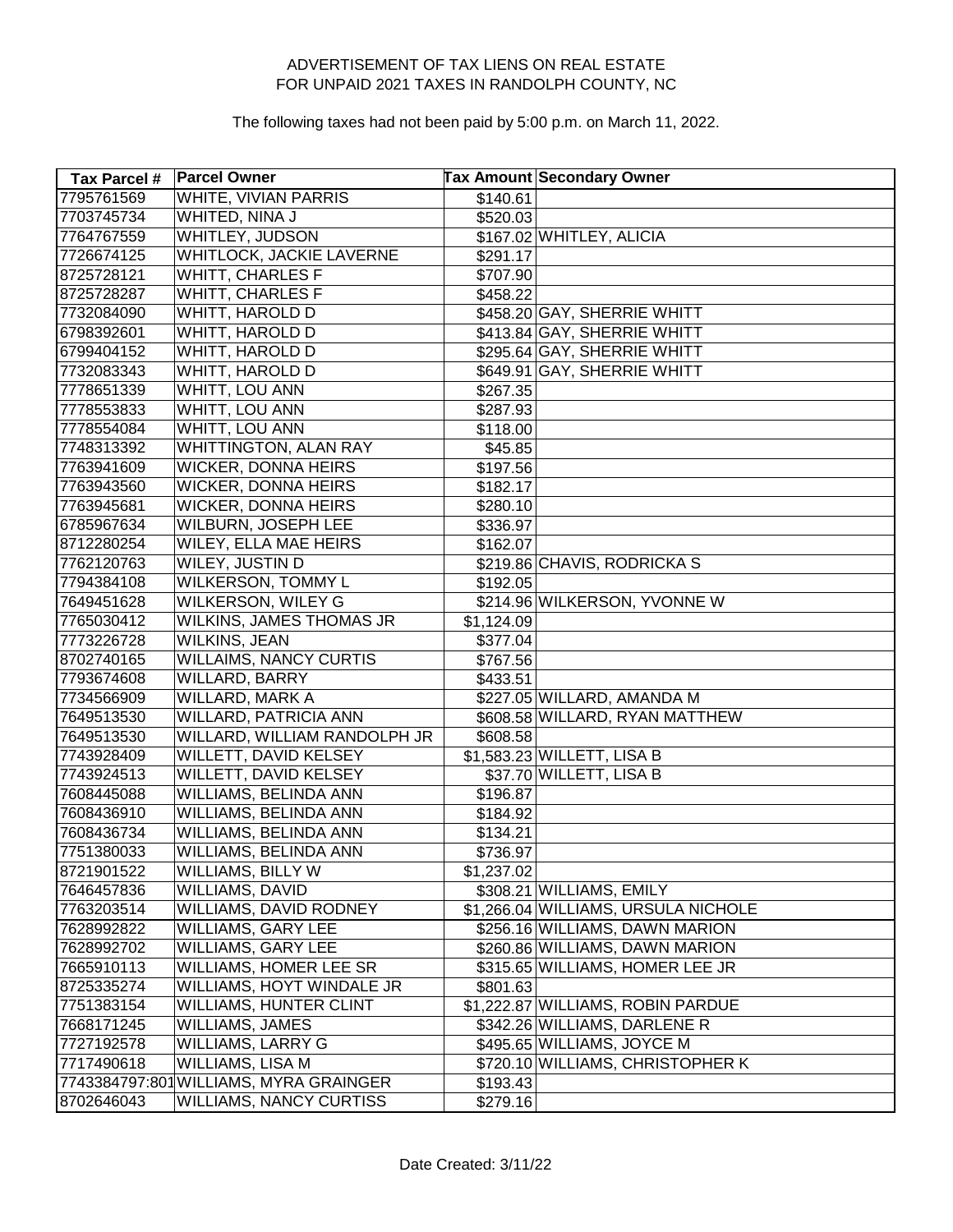| Tax Parcel # | <b>Parcel Owner</b>                     |            | <b>Tax Amount Secondary Owner</b> |
|--------------|-----------------------------------------|------------|-----------------------------------|
| 7767407948   | <b>WILLIAMS, NEWTON J</b>               |            | \$16.34 PRICE, MARY               |
| 7725185735   | <b>WILLIAMS, NORETTA C</b>              | \$581.11   |                                   |
| 7708635746   | <b>WILLIAMS, YVONNE</b>                 | \$581.80   |                                   |
| 8724907072   | <b>WILLIAMSON, JAMIE R</b>              |            | \$23.96 WILLIAMSON, MICHAEL W     |
|              | 7619808038:001 WILLIAMSON, WILLIE HEIRS | \$349.54]  |                                   |
| 7717089626   | WILLIS, ANDRA M                         | \$22.56    |                                   |
| 7717182655   | WILLIS, ANDRA M                         | \$44.67    |                                   |
| 7717182444   | WILLIS, ANDRA M                         | \$112.26   |                                   |
| 8636080432   | WILSON, BETTY D                         | \$188.95   |                                   |
| 7638094804   | WILSON, JESSE WALTER                    | \$595.03   |                                   |
| 7677374251   | WILSON, KENDALE DANIELLE                | \$662.84]  |                                   |
| 8702165759   | WILSON, LINDA MARIE                     |            | \$23.55 WILSON, EDDIE R           |
| 6797024479   | <b>WILSON, LOIS B</b>                   | \$1,154.86 |                                   |
| 7747150134   | <b>WILSON, LORI HINSHAW</b>             | \$360.50   |                                   |
| 7740095264   | WILSON, MELINDA GAIL                    | \$126.52   |                                   |
| 8708639054   | <b>WILSON, MICHELLE</b>                 | \$96.38    |                                   |
| 7758861297   | <b>WILSON, MICHELLE</b>                 | \$465.28   |                                   |
| 7744445806   | WILSON, ROGER DALE II                   | \$39.35    |                                   |
| 7669656309   | WILSON, RUSSELL LEE                     |            | \$303.69 WILSON, PAGET SAUNDERS   |
| 7764773465   | WINDHAM, MARY ANN LIFE ESTATE           | \$610.54]  |                                   |
| 7758817500   | WINDSOR INVESTMENTS OF NORT             | \$2,024.08 |                                   |
| 6799503902   | WINDSOR INVESTMENTS OF NORT             | \$3,325.97 |                                   |
| 7725222503   | WINGFIELD, KENNETH L                    | \$745.19   |                                   |
| 7685706300   | WINNINGHAM, JEFFREY                     |            | \$1,009.56 WINNINGHAM, ASHLEY     |
| 7685706300   | WINNINGHAM, SHELIA                      |            | \$1,009.56 ALLISON, JERRY         |
| 7708705069   | <b>WOLFE, MARGIE C</b>                  | \$21.45    |                                   |
| 7714368994   | <b>WOLFORD, BRANDON</b>                 | \$510.02   |                                   |
| 7765397961   | WOOD, BARBARA ANN BULLA                 | \$508.15   |                                   |
| 7649882261   | WOOD, JACOB L                           | \$661.74   |                                   |
| 7784905220   | WOOD, RODNEY DALE                       | \$601.61   |                                   |
| 7794008377   | WOOD, RODNEY DALE                       | \$1,188.99 |                                   |
| 7794001262   | WOOD, RODNEY DALE                       | \$55.39    |                                   |
| 7762172586   | WOODARD, JAMES F SR                     | \$754.09   |                                   |
| 7648935624   | <b>WOODELL, MARK ANTHONY</b>            | \$611.18   |                                   |
| 7762766550   | WOODELL, SHARON LEIGH                   | \$770.36   |                                   |
| 7760712137   | WOODELL, TRAVIS LLOYD                   | \$475.84]  |                                   |
| 7708755108   | WOODGEARD, DOUG                         | \$1,774.42 |                                   |
| 7761434268   | WOODLE, CAROLYN ANNETTE                 | \$997.95   |                                   |
| 6797974206   | <b>WOODS, JAMES DANIEL</b>              | \$351.03   |                                   |
| 8734749623   | WOOSLEY, SANDRA                         |            | \$153.23 WOOSLEY, TONY ALLEN      |
| 7732471887   | <b>WOOTTON, ANNIE MAE</b>               | \$95.73    |                                   |
| 7716604344   | WRIGHT KENNEDY, LEVI NATHAN             | \$345.11   |                                   |
| 7760130466   | <b>WRIGHT, ASHLEY PAIGE</b>             | \$1,107.55 |                                   |
| 6795304256   | <b>WRIGHT, BERNICE T</b>                | \$751.06   |                                   |
| 7708655075   | <b>WRIGHT, LOUIS O II</b>               |            | \$126.59 WRIGHT, HAZEL C          |
| 7713983243   | <b>WRIGHT, ROBERT G</b>                 | \$881.37   |                                   |
| 7796838920   | <b>WRIGHT, RONALD WILLIAM</b>           |            | \$1,131.94 WRIGHT, WILLIAM LLOYD  |
| 8736033107   | <b>WRIGHT, RONALD WILLIAM</b>           |            | \$603.71 WRIGHT, WANDA A          |